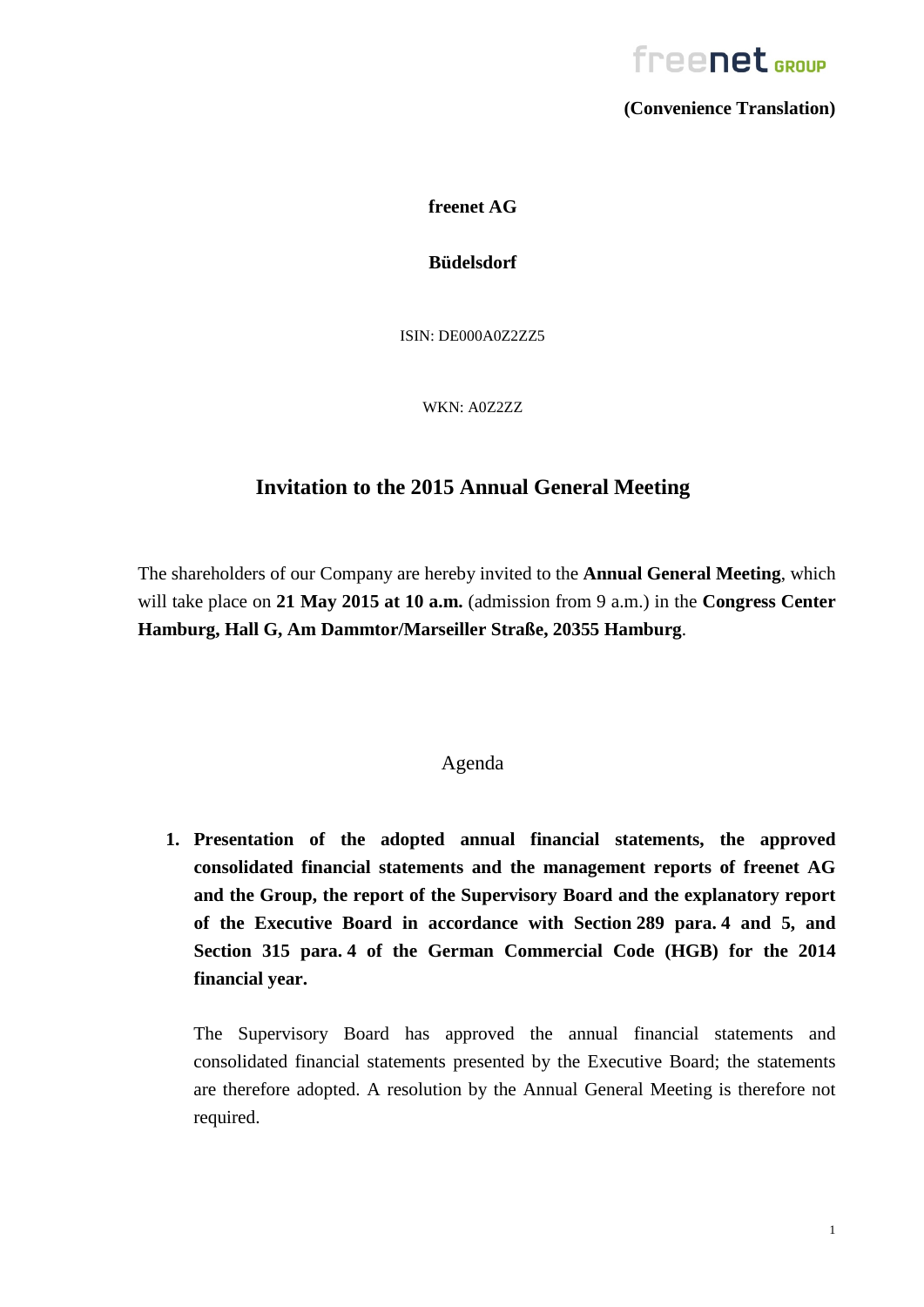#### **2. Resolution on the appropriation of net profit**

The Executive Board and Supervisory Board propose to appropriate the net profit reported in the adopted annual financial statements of freenet AG as at 31 December 2014 in the amount of EUR 278,326,673.61 as follows:

Payment of a dividend of EUR 1.50 per dividend-entitled share, i.e. a total dividend payment of EUR 192,016,524.00, with the remaining balance of EUR 86,310,149.61 to be carried forward. The dividend is payable on 22 May 2015.

| Total dividend amount   |     | EUR 192,016,524.00 |
|-------------------------|-----|--------------------|
| Balance carried forward | EUR | 86,310,149.61      |
| Net profit              |     | EUR 278,326,673.61 |

At the time of convening, the Company indirectly held 50,000 treasury shares which are not entitled to dividends. The number of dividend-entitled shares may change between now and the Annual General Meeting as a result of the purchase, cancellation or sale of treasury shares. In such an event, the Annual General Meeting will be presented with an amended resolution on the appropriation of profits with an unchanged dividend of EUR 1.50 per dividend-entitled share, which will require a corresponding adjustment to the total amount to be distributed to the shareholders and a corresponding adjustment to the amount to be carried forward to the next period.

## **3. Resolution on approving the actions of the members of the Executive Board of the Company for the 2014 financial year**

The Executive Board and Supervisory Board propose to approve the actions of the serving members of the Executive Board of the Company in the 2014 financial year for this period.

## **4. Resolution on approving the actions of the members of the Supervisory Board of the Company for the 2014 financial year**

The Executive Board and Supervisory Board propose to approve the actions of the serving members of the Supervisory Board of the Company in the 2014 financial year for this period.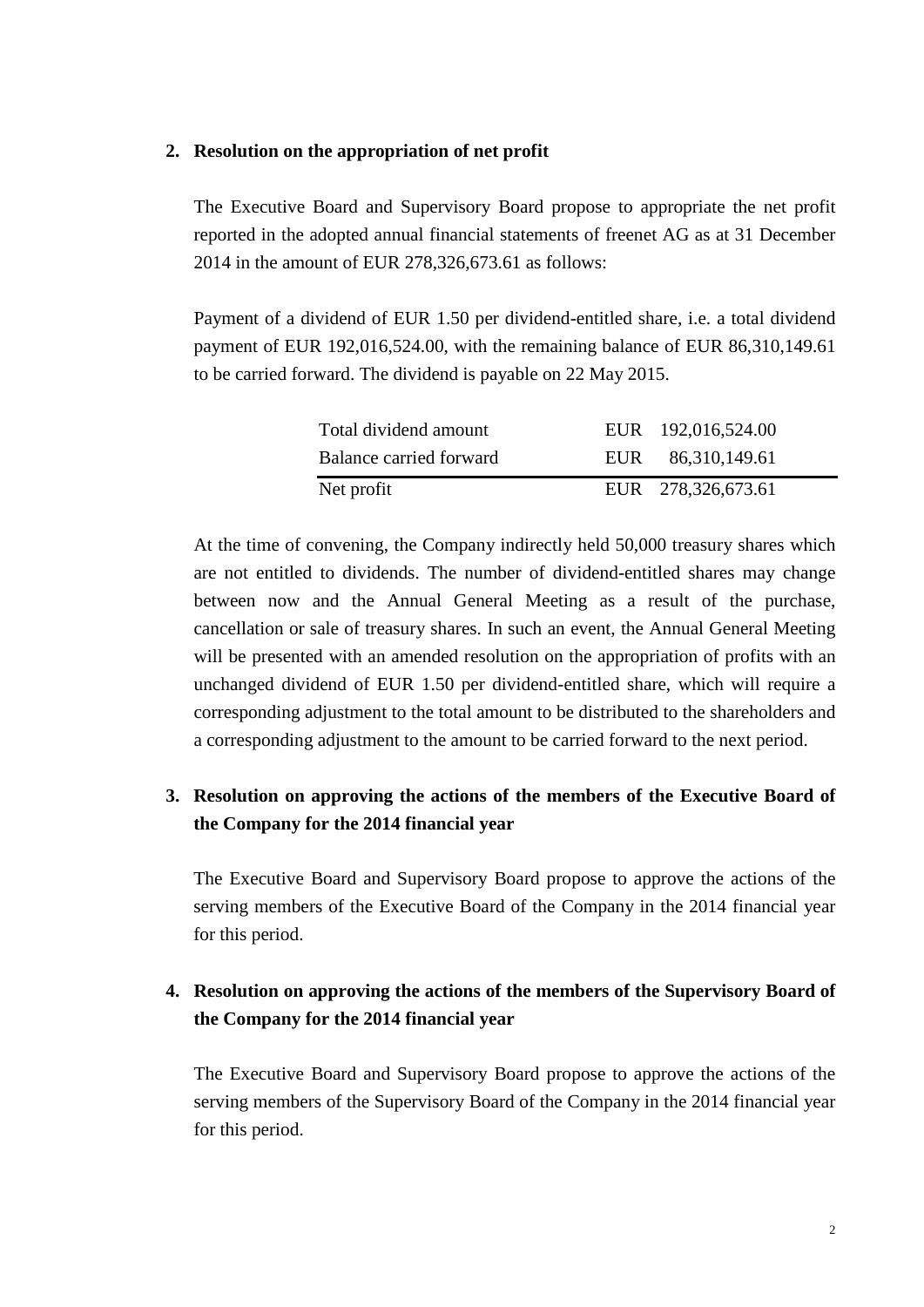**5. Resolution on the appointment of independent auditors for the audit of the annual and consolidated financial statements for the 2015 financial year and for the review of the interim financial statements as required**

Following the recommendation of the Audit Committee, the Supervisory Board proposes to resolve the following:

- a) PricewaterhouseCoopers Aktiengesellschaft Wirtschaftsprüfungsgesellschaft, Frankfurt am Main, shall be appointed to audit the annual financial statements and consolidated financial statements for the 2015 financial year.
- b) PricewaterhouseCoopers Aktiengesellschaft Wirtschaftsprüfungsgesellschaft, Frankfurt am Main, shall be appointed to review the interim financial statements and interim report for the first six months of the 2015 financial year.

#### **6. Resolution on subsequent elections to the Supervisory Board**

Mr Achim Weiss has stepped down from his position as a Supervisory Board member of freenet AG effective from the end of 31 January 2015 and is consequently no longer a member of the Supervisory Board.

At the request of the Executive Board, Kiel District Court appointed Ms Sabine Christiansen as a member of the Supervisory Board on 10 February 2015. Ms Christiansen's period of office shall end when a subsequent election by the Annual General Meeting on 21 May 2015 takes effect.

It is intended that the Annual General Meeting should elect a new shareholders' representative to the Supervisory Board.

In accordance with section 101 (1) sentence 1 of the German Stock Corporation Act (AktG) in conjunction with section 1 (1), section 5 (1) sentence 1, and section 7 (1) no. 1 of the German Co-determination Act (MitbestG 1976), as well as section 7 (1) of the Articles of Association, freenet AG's Supervisory Board consists of twelve members, with six members being elected by the Annual General Meeting and six members being elected in accordance with the MitbestG 1976. In elections foe shareholders' representatives, the Annual General Meeting is not bound by proposed candidates.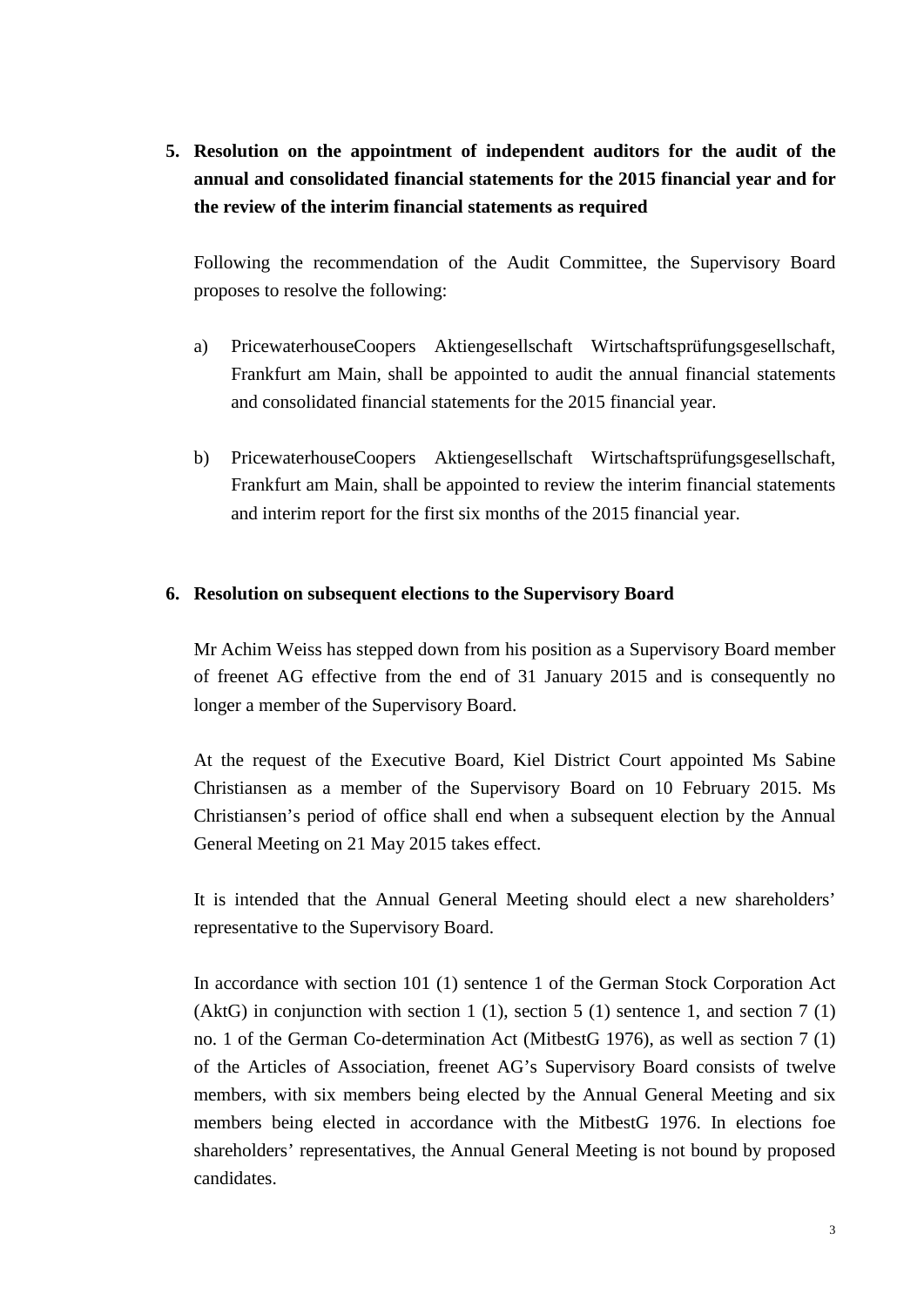The Supervisory Board proposes

that Ms Sabine Christiansen, Berlin, Managing Partner of TV 21 GmbH, Berlin,

be elected as a member of the Supervisory Board effective as of the end of the Annual General Meeting. The election shall be effective for the remainder of the serving shareholder representatives' period of office, i.e. until the end of the Annual General Meeting at which the resolution on whether or not to approve the actions of the Supervisory Board for the 2016 financial year is made. Ms Christiansen has already declared in advance her availability for this subsequent election.

# **INFORMATION ABOUT THE CANDIDATE FOR THE SUPERVISORY BOARD PROPOSED FOR ELECTION UNDER AGENDA ITEM 6**

**Sabine Christiansen**, Berlin,

Managing Partner of TV 21 GmbH, Berlin,

Personal information: Date of birth: 20/9/1957 Place of birth: Preetz, Holstein

Membership of statutory supervisory boards in Germany:

- freenet AG, Büdelsdorf
- Hermes Europe GmbH, Hamburg

Membership of comparable controlling bodies at commercial entities in Germany or abroad:

• Arqueonautas GmbH, Hamburg (member of the Advisory Board)

The Supervisory Board estimates that there are no significant personal or commercial relationships, as defined under Item 5.4.1 of the German Corporate Governance Code, between Ms Sabine Christiansen and/or TV 21 GmbH on the one hand, and/or freenet AG, its Group companies, freenet AG's management bodies, or any significant shareholder in freenet AG on the other. – check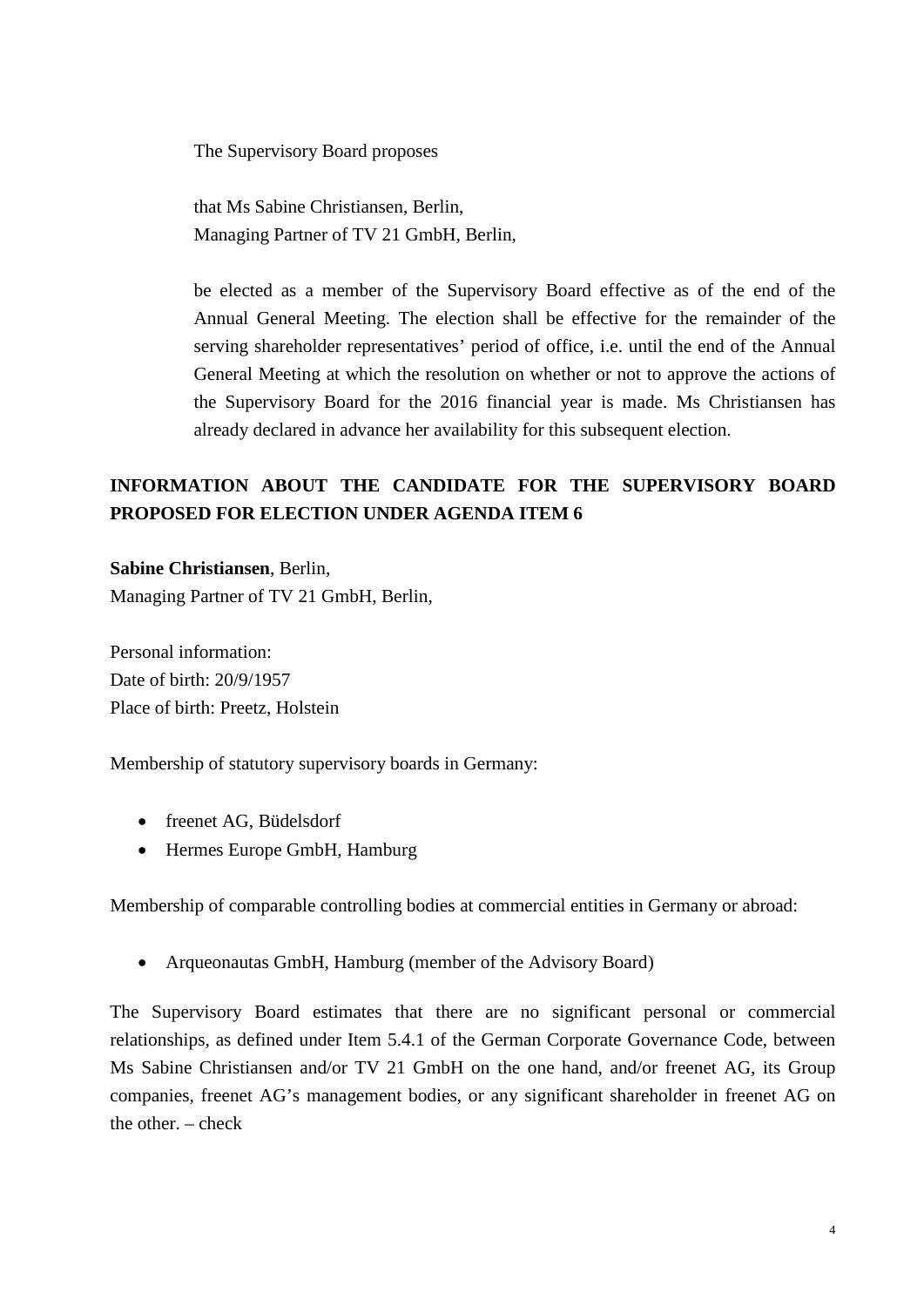# **DOCUMENTATION FOR THE ANNUAL GENERAL MEETING; PUBLICATIONS ON THE COMPANY'S WEBSITE**

The approved consolidated financial statements and Group management report, the adopted annual financial statements and management report of freenet AG for the 2014 financial year, the explanatory report of the Executive Board regarding the disclosures in accordance with Sections 289 paras. 4 and 5 and 315 para. 4 HGB, the Supervisory Board report for the 2014 financial year and the proposal from the Executive Board for appropriation of net profit are accessible, from the time of the announcement of convening of the Annual General Meeting up until the closure of the Annual General Meeting, on our Company's website [http://www.freenet](http://www.freenet-group.de/investor/annual-general-meeting)[group.de/investor/annual-general-meeting.](http://www.freenet-group.de/investor/annual-general-meeting) Moreover, the documents will be available at the Annual General Meeting of freenet AG.

Furthermore, all of the aforementioned documents will be available to read at the business premises of the Company (Hollerstraße 126, 24782 Büdelsdorf; Deelbögenkamp 4c, 22297 Hamburg) from the date of convocation of the Annual General Meeting. A copy of these documents will be sent promptly and free of charge to each shareholder on request.

The additional information and documents mentioned in Section 124a AktG are also accessible on the Company's website <http://www.freenet-group.de/investor/annual-general-meeting> effective from the date of convocation of the Annual General Meeting.

### **TOTAL NUMBER OF SHARES AND VOTING RIGHTS**

On the date of convocation of the Annual General Meeting, the Company's share capital amounts to EUR 128,061,016, divided into 128,061,016 registered no-par-value bearer shares (shares), each of which carrying one vote. The total number of shares with voting rights of freenet AG as defined by Section 30b para. 1 no. 1 of the German Securities Trading Act (WpHG) is 128,061,016 on the date of convocation of the Annual General Meeting.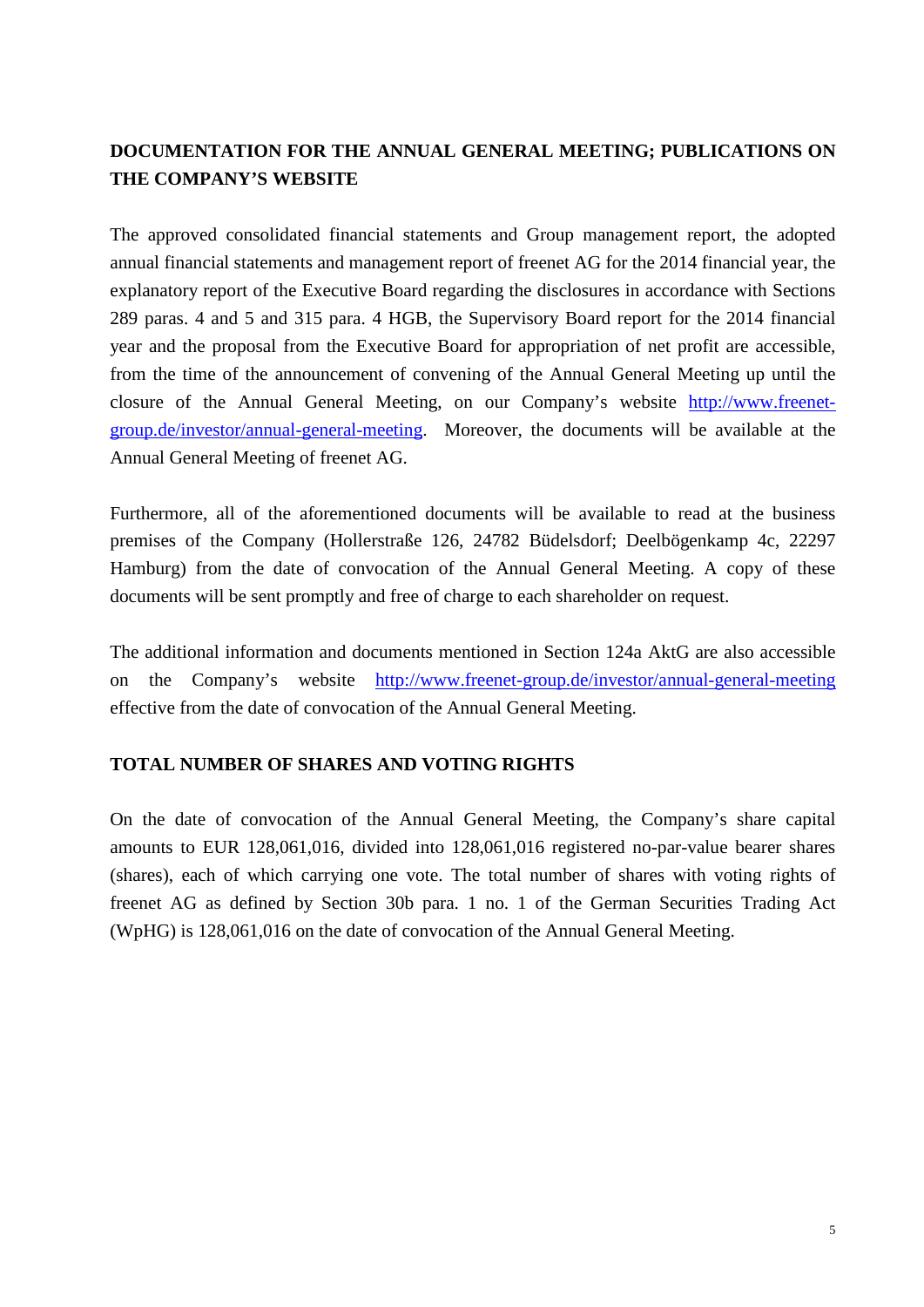# **PREREQUISITES FOR ATTENDING THE ANNUAL GENERAL MEETING AND EXERCISING VOTING RIGHTS**

#### *Entry in the share register and registration*

Shareholders of the Company are only those who are entered in the share register. As a result, only such shareholders as are included in the share register on the date of the Annual General Meeting and who moreover have registered in good time shall be entitled to attend the Annual General Meeting and to exercise their right to vote. Shareholders may register *their attendance* at the Company at the latest by the end of 14 May 2015 (midnight Central European Summer Time):

Annual General Meeting freenet AG C/o ADEUS Aktienregister-Service-GmbH Postfach 57 03 64 22772 Hamburg Germany

Fax: +49 (0)69 256 27049 Email: hv-2015@freenet.ag

Following the punctual receipt of registration, shareholders will be sent admission tickets for the Annual General Meeting. Unlike registration, the admission ticket is not a prerequisite for participating; it is only used to simplify the process of admission to the Annual General Meeting.

### *Free availability and technical record date deadline*

Shares are not blocked by registration for the Annual General Meeting. Shareholders hold the right of free disposal of their shares, even after registration has been conducted. In respect of the right of attendance and voting, only the stock of shares entered in the share register on the date of the Annual General Meeting shall be authoritative. This will correspond to the stock received by the Company by the last day of registration on the basis of transfer applications. Applications for transfer which reach the company between 15 May 2015 and 21 May 2015 will only be processed and accounted for on 22 May 2015 and take effect after the Annual General Meeting. The technical record date deadline is therefore 14 May 2015, midnight (CEST).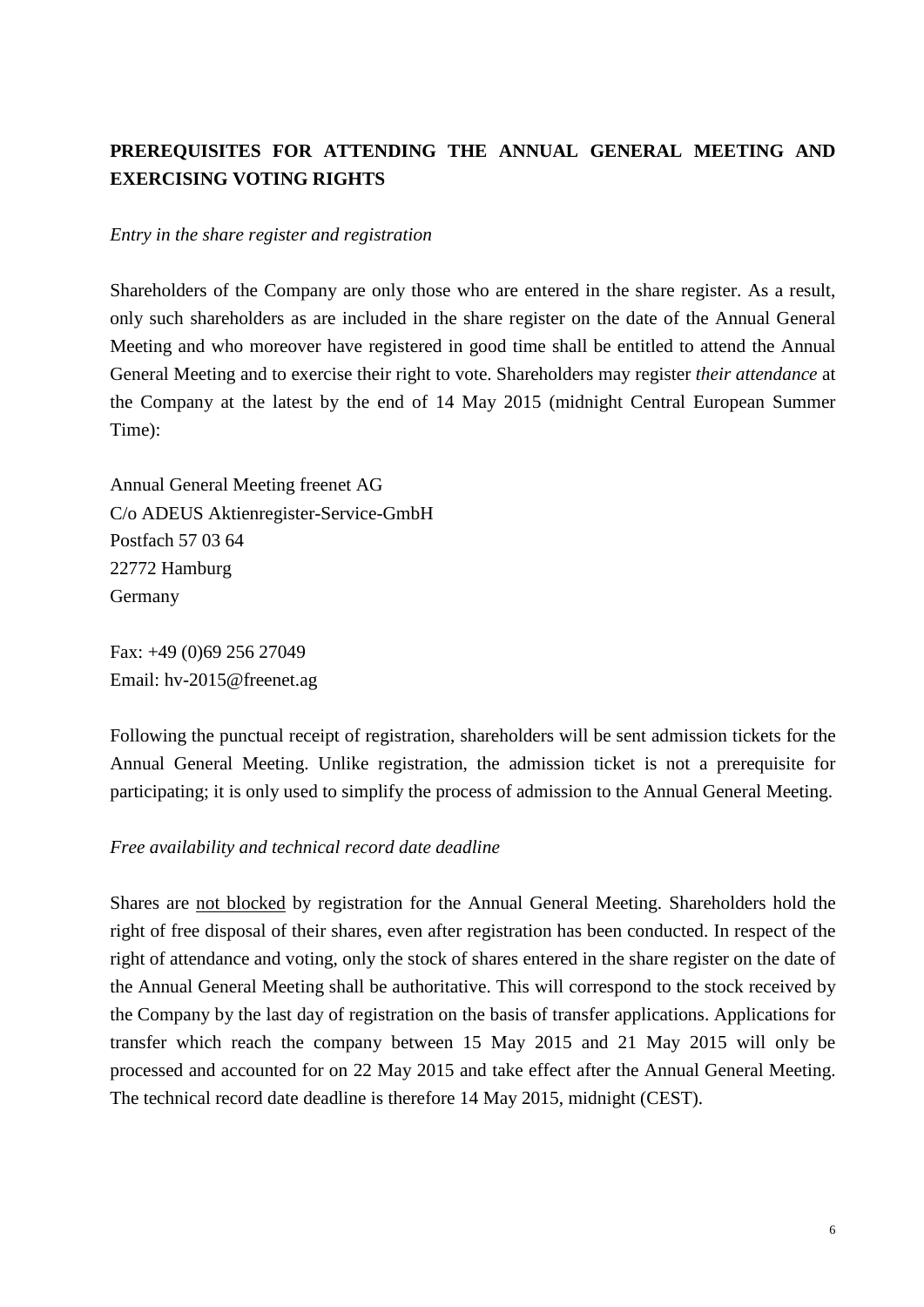#### **PROCEDURE FOR VOTING BY PROXY**

Shareholders may appoint a credit institution, a shareholders' association or another person of their choice to exercise their voting rights. It is sufficient to appoint a proxy in writing, as well as to revoke or prove this, unless the law requires a more stringent form; Section 135 AktG remains unaffected. To the extent that the proxy is granted to a credit institution, a shareholders' association or an equivalent person, institution or company as per Section 135 para. 8 or Section 135 para. 10 and Section 125 para. 5 AktG, the requirements of the proxy in the absence of any special provisions in the Articles of Association are governed by the statutory provisions in Section 135 AktG, which states that the proxy must be established in a provable form and in accordance with the characteristics of the respective proxy, which may be enquired by addressing the proxy.

Credit institutions, shareholders' associations and equivalent persons, institutions or companies, as per Section 135 para. 8, Section 135 para. 10 and Section 125 para. 5 AktG are only allowed to exercise voting rights for shares that they do not own but for which they are listed as a holder in the share register with the authorisation of the shareholder for which the provisions relating to proxies apply accordingly.

As a service to our shareholders entitled to participate, we continue to offer the opportunity for them to be represented at the Annual General Meeting by a voting representative appointed by the company. For this purpose, the voting representative must be given power of attorney and instructions on exercising the voting right; however, no other shareholder rights may be exercised by the voting representative. The voting representative is under obligation to vote as instructed. It must be considered, however, that the voting representative may not receive instructions on procedural requests or on requests or proposed candidates made for the first time during the Annual General Meeting either before or during the Annual General Meeting. They may exercise the voting right only in respect of agenda items for which they have received instructions from the shareholders.

The power of attorney – including disclosure of the person making the declaration – and instructions given to the voting representative appointed by the company must reach the following address by midnight (CEST) on 20 May 2015, in written form, by fax, by email or otherwise in text form: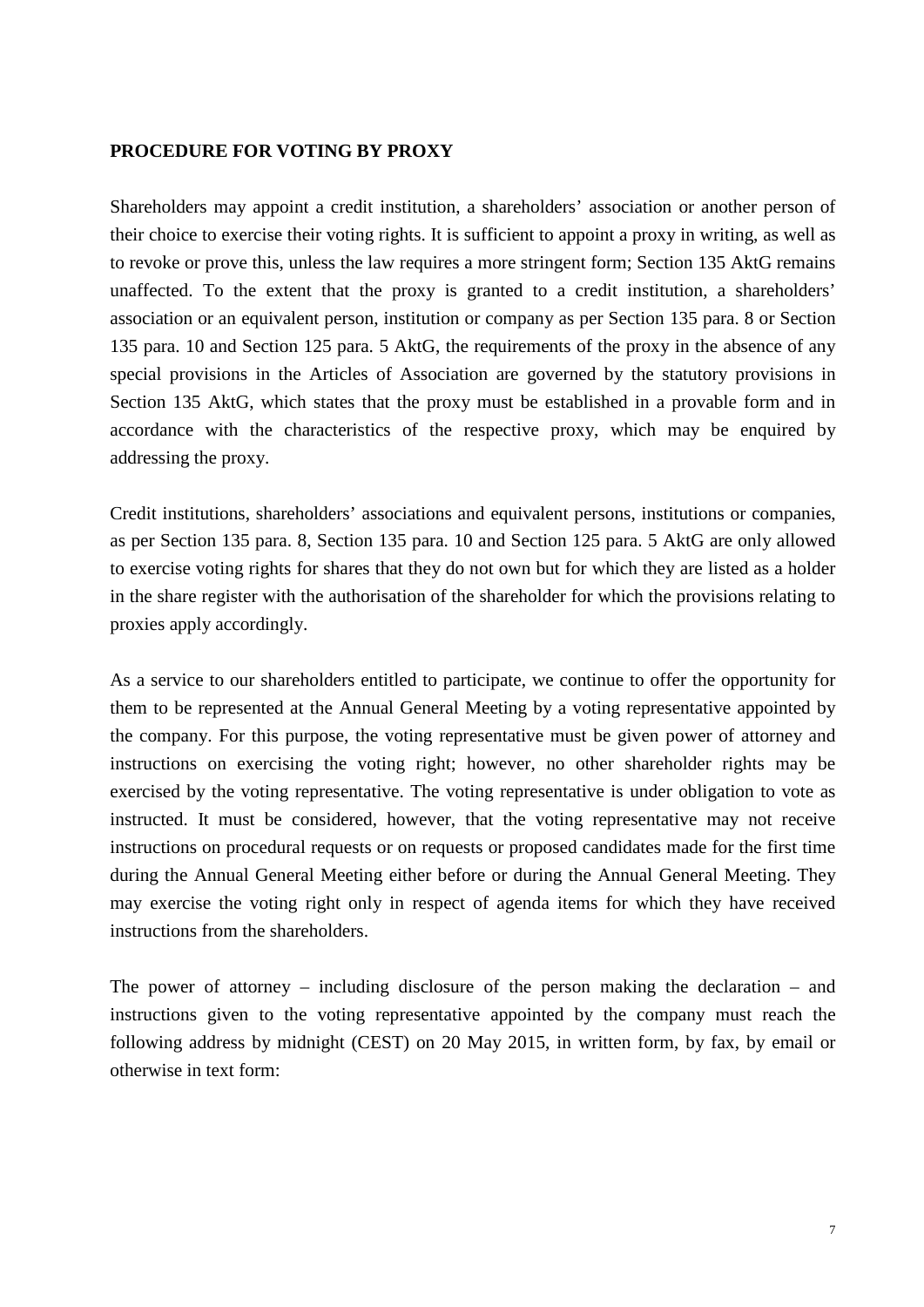Annual General Meeting freenet AG c/o ADEUS Aktienregister-Service-GmbH Postfach 57 03 64 22772 Hamburg Germany

Fax: +49 (0)69 256 27049 Email: hv-2015@freenet.ag

The power of attorney and instructions can be recalled or changed using the aforementioned specified form until midnight (CEST) on 20 May 2015 (date of receipt).

The granting of authorisation in the form of proxy, its revocation and proof of such authorisation can be communicated in the aforementioned form. Proof of the appointment of a proxy can also be demonstrated by presenting the power of attorney, specified by the declaring party, when the proxy appears in person.

Shareholders who want to issue a power of attorney to a person of their choice, a credit institution, a shareholders' association or other equivalent persons, institutions or companies according to Section 135 para. 8, Section 135 para. 10 and Section 125 para. 5 AktG or the voting representatives appointed by the company must be themselves authorised to participate in the Annual General Meeting. They must therefore be entered in the share register on the day of the Annual General Meeting and apply for participation in due time. The admission ticket includes a form that can be used for the power of attorney.

Shareholders shall still be able to exercise their rights in person at the Annual General Meeting even after appointing a proxy. Attending the Annual General Meeting in person revokes any previously granted power of attorney.

If a shareholder appoints more than one person, the Company may reject one or more them.

Shareholders will also receive the details of attendance at the Annual General Meeting and concerning the issuance of powers of attorney and instructions together with the admission ticket.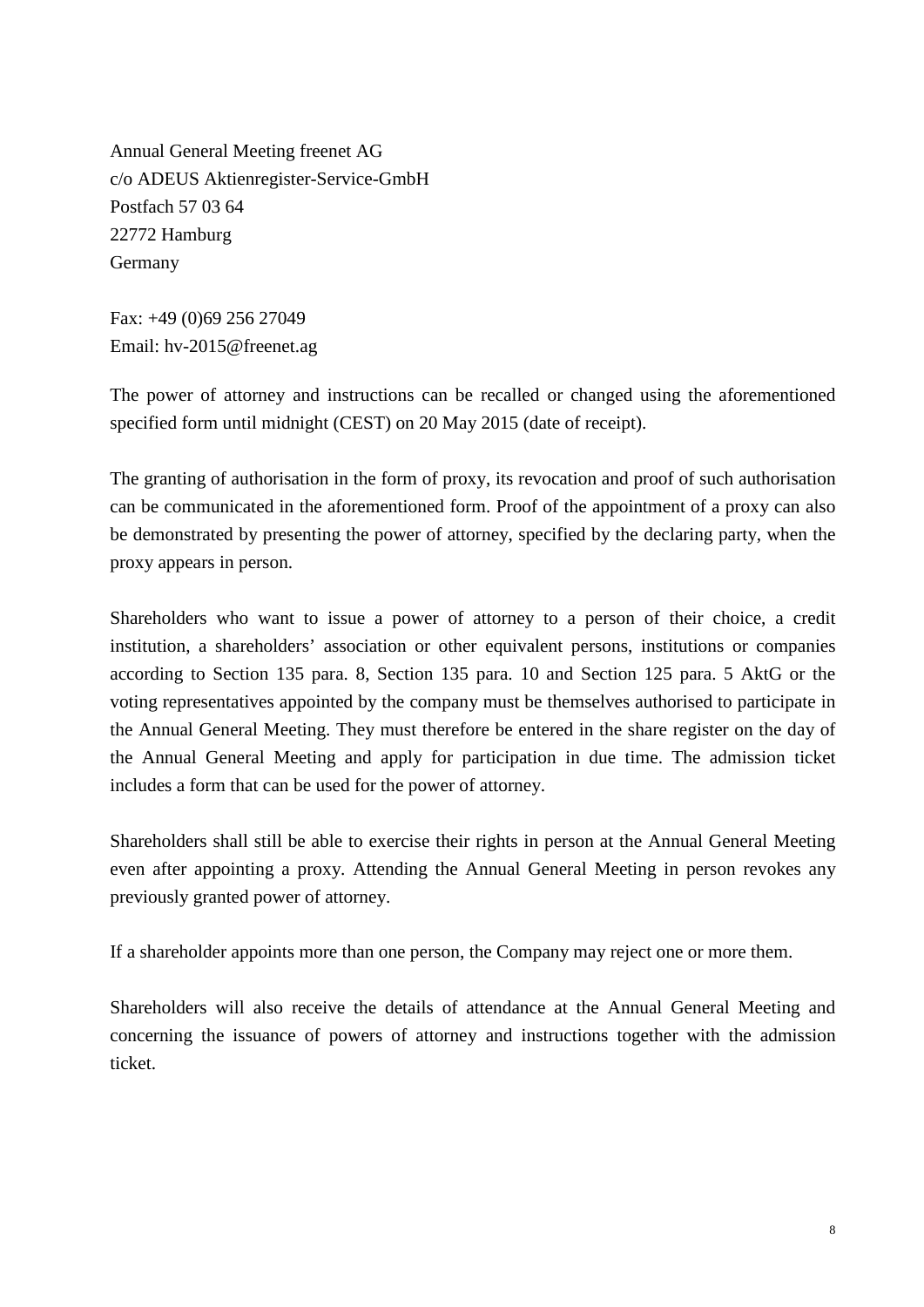#### **PROCEDURE FOR VOTING BY POSTAL VOTE**

Shareholders entered in the share register can also vote in writing or through electronic channels without attending the Annual General Meeting (postal vote).

Only shareholders entered in the share register and who registered in time with Company to attend the Annual General Meeting (see section above entitled 'Entry in share register and registration') shall be eligible to cast their vote by postal vote in accordance with Article 13 para. 1 of the Articles of Association of the Company.

Postal votes can be sent and revoked in writing, by fax or by email to the following address until midnight (CEST) on 20 May 2015:

Annual General Meeting freenet AG c/o ADEUS Aktienregister-Service-GmbH Postfach 57 03 64 22772 Hamburg Germany

Fax: +49 (0)69 256 27049 Email: hv-2015@freenet.ag

If a shareholder would like to attend the Annual General Meeting in person or through a proxy and represent the shares concerned despite having already cast their vote by postal vote, this is possible but will count as a revocation of the vote cast by postal vote for the shares concerned.

### **PETITIONS, NOMINATIONS, DISCLOSURE RIGHTS**

#### *Supplementary petitions to the Agenda (pursuant to Section 122 para. 2 AktG)*

Shareholders entered in the share register and whose shares together amount to the proportionate sum of EUR 500,000 may require that items be placed on the Agenda and published in the Federal Gazette and on the Internet at [http://www.freenet-group.de/investor/annual-general](http://www.freenet-group.de/investor/annual-general-meeting)[meeting.](http://www.freenet-group.de/investor/annual-general-meeting) Each new petition must be accompanied by grounds or a proposed resolution. Such a request must be submitted in writing to the Company by midnight (CEST) on 20 April 2015 to the following address: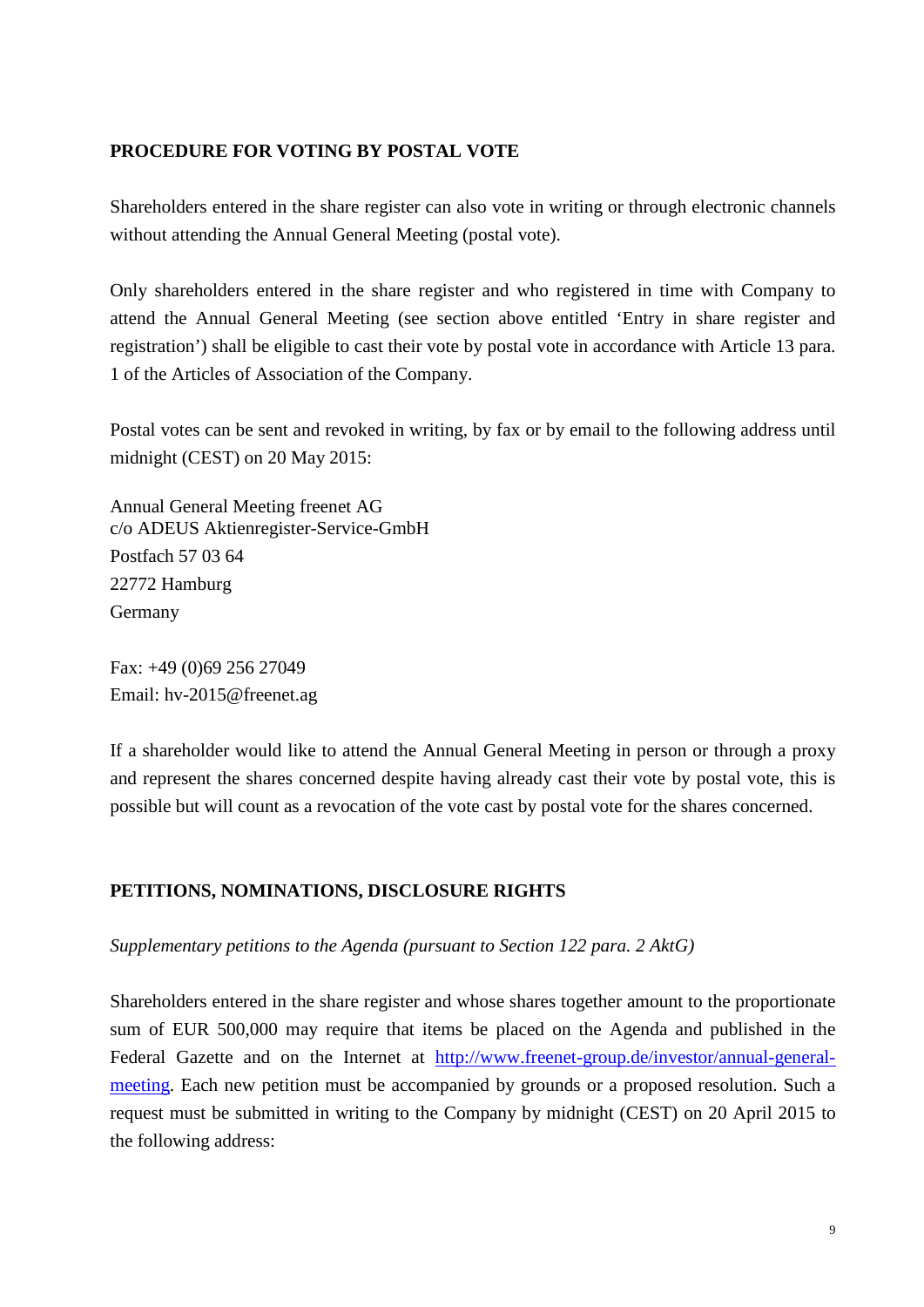freenet AG The Executive Board HV Management Hollerstrasse 126 24782 Büdelsdorf Germany

or be emailed to the following address together with the name of the applicant and a qualified electronic signature: hv-2015@freenet.ag. Parties presenting petitions have to prove that they are the holders of an adequate number of shares for the duration of the minimum possession period of three months required by law (Section 122 para. 2, Section 122 para. 1 sentence 3, Section 142 para. 2 sentence 2 and Section 70 AktG) and hold them up until the time of decision-making concerning the petition.

### *Counter-petitions and nominations by shareholders (Section 126 para. 1 and Section 127 AktG)*

Counter-petitions from shareholders who are entered in the share register concerning specific Agenda items, and proposals of such shareholders for the appointment of the auditor will be published, including the shareholder's name, statement of grounds and any comment from administration, online at [http://www.freenet-group.de/investor/annual-general-meeting,](http://www.freenet-group.de/investor/annual-general-meeting/2014) provided that the following requirements are fulfilled:

Any counter-petitions concerning a proposal from the Executive Board and/or the Supervisory Board concerning any given Agenda item and any voting proposals must reach the Company by midnight Central European Summer Time on 6 May 2015. They are to be addressed exclusively to:

freenet AG The Executive Board HV Management Hollerstrasse 126 24782 Büdelsdorf Germany

Fax: +49 (0)4331 434 4555 Email: hv-2015@freenet.ag

No petitions bearing a different address or arriving late can be considered.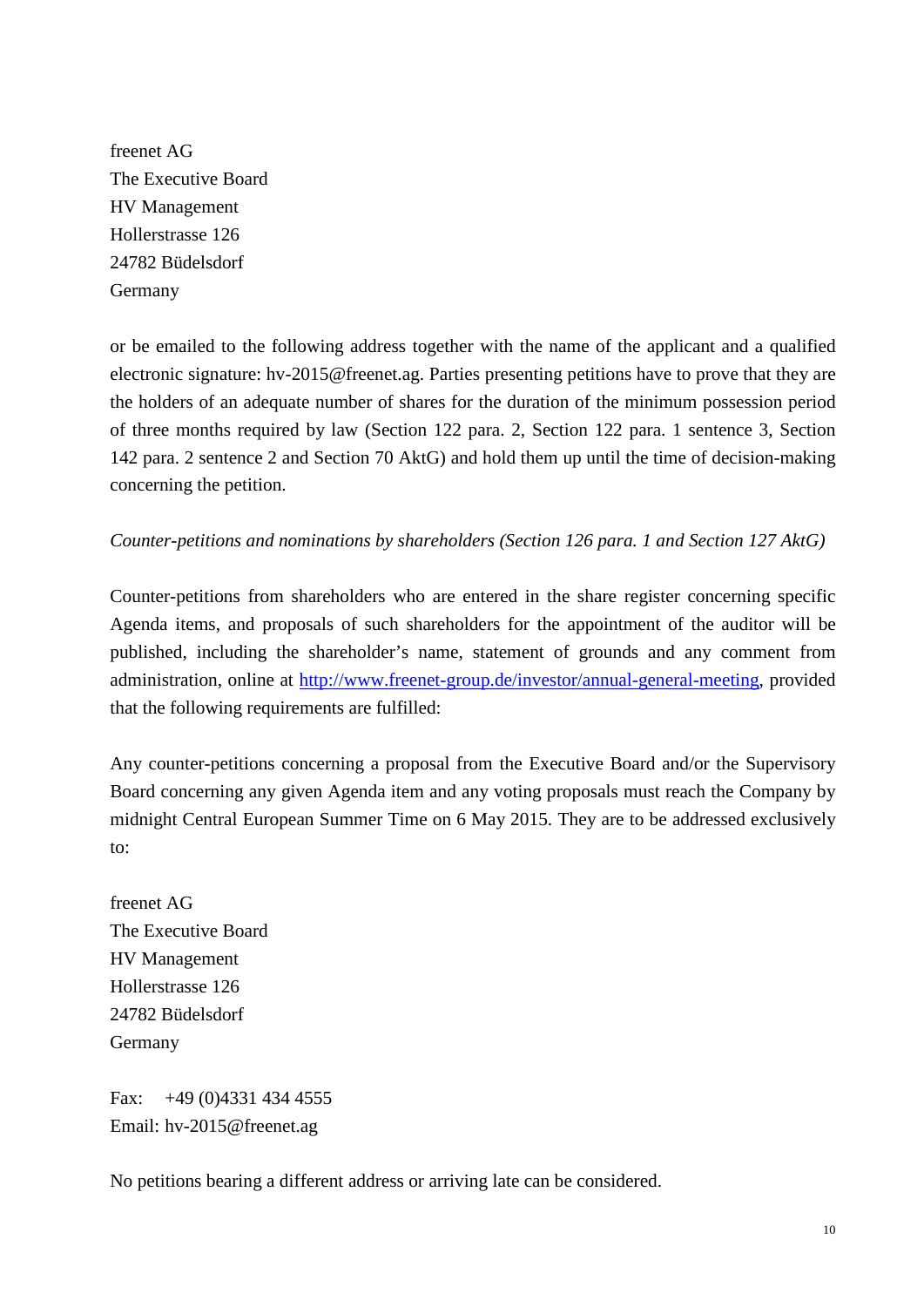The grounds for counter-petitions must be indicated. A counter-petition does not need to be made accessible by the Company if one of the criteria for exclusion as per Section 126 para. 2 AktG is fulfilled. Nor do the grounds have to be made accessible if they total more than 5,000 characters in all.

It is not necessary to indicate grounds for nominations regarding the appointment of the auditor or the subsequent election of the Supervisory Board. An electoral nomination need not be publicised by the company if one of the grounds for exclusion in accordance with sections 127 sentence 1, 126 (2) AktG is applicable. Nominations for the election of the auditor or for the subsequent election of the Supervisory Board shall also not be publicised if they do not contain the name, the practised occupation and the place of residence of the person being nominated (section 127 sentence 3 in conjunction with section 124 (3) sentence 4 AktG) or, in the case of subsequent elections to the Supervisory Board, the information about the candidate's membership of statutory supervisory boards (section 127 sentence 3 in conjunction with section 125 (1) sentence 5 AktG). In other respects, the preconditions for the publication of countermotions shall apply accordingly.

This does not affect the right of a shareholder to submit counter-petitions concerning the various Agenda items during the course of the Annual General Meeting, even without prior notice to the Company, or to submit nominations. We would like to point out that counter-petitions and nominations – even if they were published before the Annual General Meeting at the request of shareholders – can only be considered at the Annual General Meeting if they are proposed there orally.

#### *Shareholders' right to information (pursuant to Section 131 para. 1 AktG)*

At the Annual General Meeting, each shareholder and shareholder representative may require information concerning the company's business to be disclosed by the Executive Board to the extent that the information is necessary for a material assessment of the respective Agenda item. The right of information also extends to the Company's legal and commercial dealings with an associated company and also extends to the situation of the Group and of companies included in the consolidated financial statements (Section 131 para. 1 AktG). Under certain circumstances, the Executive Board may refuse to disclose such information (Section 131 para.3 AktG).

Pursuant to Article 15 para. 4 of the Articles of Association, the right to speak and ask questions during the Annual General Meeting can be limited to a reasonable length of time by the chairman of the meeting.